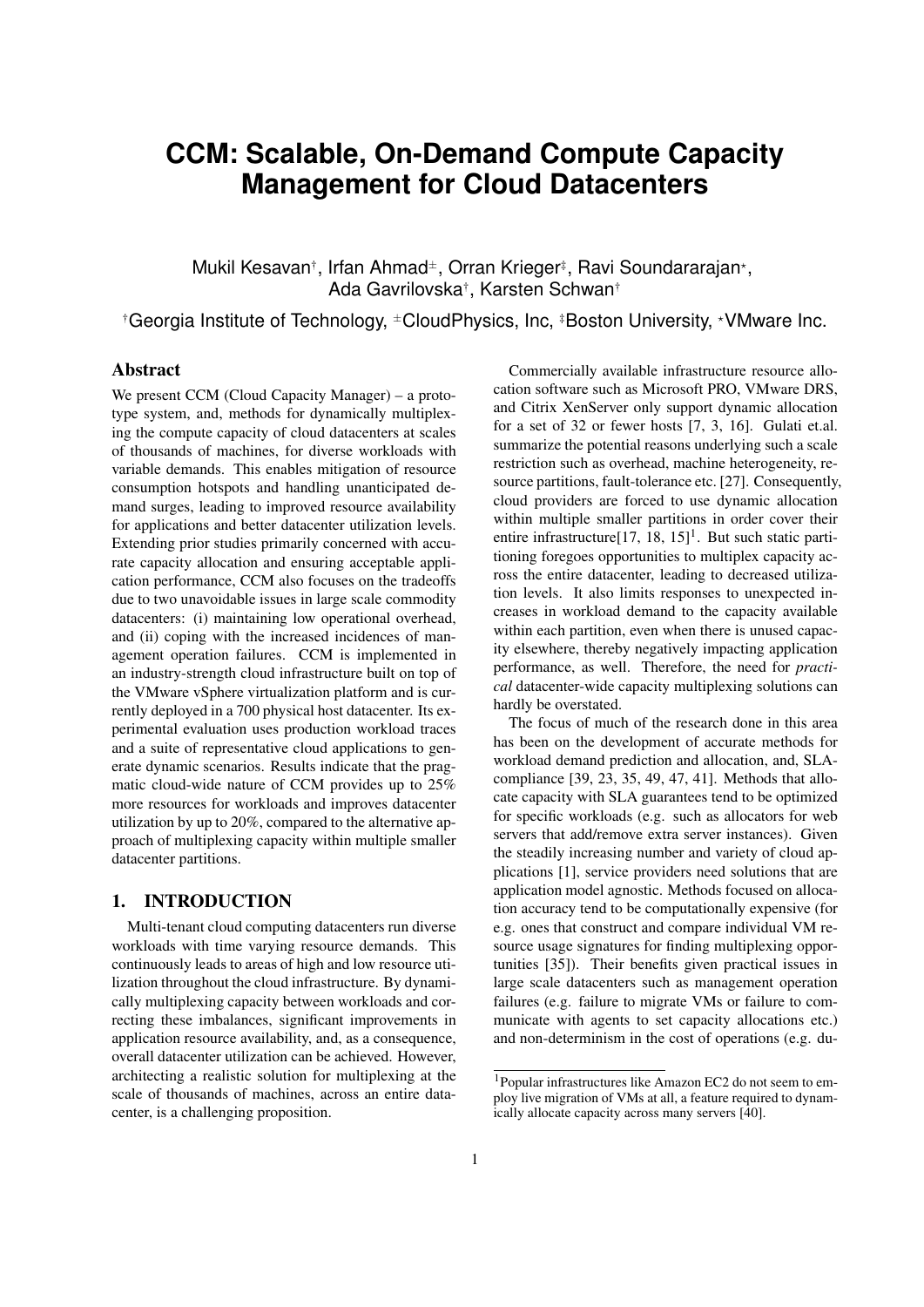

Figure 1: Hosts are grouped into a logical cluster with a clusterlevel capacity manager (VMware DRS), clusters are grouped into a supercluster with a corresponding capacity manager and a cloud is composed as a collection of superclusters under a cloud level capacity manager.

ration of VM migration) [45, 44] haven't received much attention. These issues have the potential to seriously impair system operation and influence the convergence of allocation algorithms. Such challenges suggest the need for notably different design choices when developing capacity management solutions for real-life, large scale infrastructures.

In this paper, we present CCM (Cloud Capacity Manager), an on-demand compute capacity management system that combines various low-overhead techniques, motivated by practical on-field observations, to achieve scalable capacity allocation for thousands of machines.

CCM achieves this scale by employing a 3-level hierarchical management architecture as shown in Figure 1. The capacity managers at each level continuously monitor and aggregate *black-box* VM CPU and memory usage information and then use this aggregated data to make independent and localized capacity allocation decisions. The use of black-box monitoring and allocation enables CCM to perform capacity allocation for a broad class of applications including those that don't typically scale out horizontally but yet vary dramatically in the amount of capacity they use over time [30].

The core concept embodied in CCM's capacity multiplexing is the on-demand balancing of load, across logical host-groups, at each level in the hierarchy. Reductions in management cost are obtained by having monitoring and resource changes occur at progressively less frequent intervals when moving up the hierarchy, i.e. at lower vs. higher level managers, as explained in Section 3.

The cost of reconfiguration, i.e. performing VM migrations, at large scales is fairly expensive [45] and nondeterministic [44]. Further, as we show in this work, performing too many management operations increases the incidence of failures in those operations due to excessive resource pressure. Thus, there is an *implicit limit* to the amount of reconfiguration that can be performed at any given time, and, hence, the effectiveness of any potential allocation method in this environment. CCM takes this into account in its design and, hence, uses a simple greedy hill-climbing algorithm to iteratively reduce load imbalances across the hierarchy. It also uses management operation throttling and liberal timeouts, to select cheaper management actions, and, minimize the incidence of management failures. Such simple methods are easier to scale, develop and debug, and, their effectiveness is shown through detailed large scale experiments.

In order to properly characterize CCM's scalability and resilience to the aforementioned practical issues in real-life environments, we deploy and evaluate CCM on a 700 physical host datacenter, virtualized with the VMware vSphere [14] virtualization platform. We generate realistic datacenter load scenarios using a combination of a distributed load generator [29] and additional application workloads. The load generator is capable of accurately replaying production CPU and memory usage traces, and simulating resource usage spikes at varying scales. The application workloads include Cloudstone [43] – a 3 tier web 2.0 application, Nutch [2] – a mapreduce based crawler, Voldemort [9] – a keyvalue store and the Linpack high performance computing benchmark [8].

In the remainder of the paper, Section 2 presents background on the vSphere abstractions that can be used to achieve desired isolation and sharing objectives at smaller scales. Section 3 presents CCM's black-box metrics computed for dynamically allocating capacity to application VMs at cloud scale, the assumptions we make, and its load balancing algorithms. Section 4 outlines CCM's implementation, with a focus on methods for dealing with management failures. Section 5 presents a detailed experimental evaluation. Related work in Section 6 is followed by a description of conclusions and future work.

# 2. VSPHERE BASICS

VMware vSphere [14] is a datacenter virtualization platform that enables infrastructure provisioning and virtual machine lifecycle management. CCM relies on

VMware vSphere platform features that include (i) Distributed Resource Scheduler (DRS) [12] (ii) Distributed Power Management (DPM)[11]. These features are employed at the smaller scale cluster level in our hierarchy. Hosts are arranged into logical clusters, each a collection of individual physical hosts. The overall resource capacity of a cluster is the sum of all individual host capacities. With vSphere, a central server offers these features for a cluster of at most 32 hosts. CCM uses and extends vSphere and its resource control and allocation methods to cloud scales of thousands of hosts. We refer the reader to [26] for a detailed discussion of the design of DRS and DPM.

DRS Capacity Allocation. DRS automates the initial and continuing placement of VMs on hosts based on the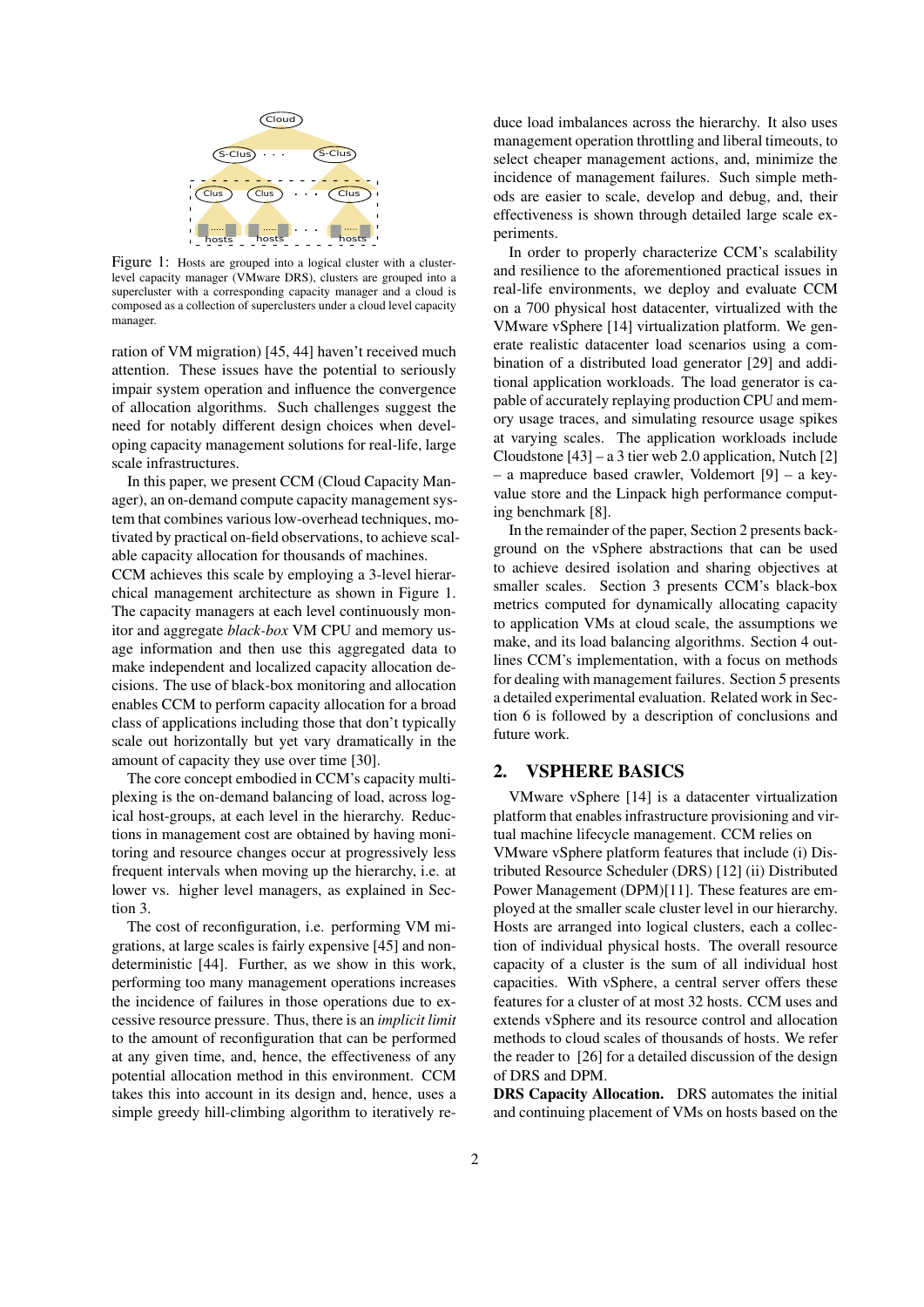following resource controls.

*Reservation*: a per resource minimum absolute value (in MHz for CPU and MB for memory) that must always be available for the corresponding VM. To meet this requirement, VM admission control rejects VMs with reservations when the sum of powered on VMs' reservations would exceed total available cluster capacity.

*Limit*: a per resource absolute value denoting the maximum possible allocation of a resource for the VM; strictly enforced even in the presence of unused capacity.

*Share*: a proportional weight that determines the fraction of resources a VM would receive with respect to the total available cluster capacity and other resident VMs' shares; allows graceful degradation of capacity allocation under contention.

Details on to choose appropriate values for these controls, based on application needs, appear in [4]. For each VM, DRS computes a per-resource *entitlement* value as a function of its own and other VMs' resource controls and demand, and, also the total available cluster resource capacity. VM demand is estimated based on both its present and anticipated future resource needs: computed as its average resource usage over a few minutes plus two standard deviations. Using the entitlement values, DRS computes a set of VM to host associations and performs migrations as necessary.

DPM Power Management. Whenever a cluster host's utilization value falls below a specified threshold, DPM performs a cost benefit analysis of all host power downs in the entire cluster, so as to raise the host utilization value above the threshold by accepting the VMs from the powered down hosts [26]. The outcome of this analysis is a per-host numeric value called *DPMScore*. A higher DPMScore denotes greater ease with which a host can be removed from operation in a cluster. CCM uses this value to aid in host reassociation between clusters and superclusters, as explained in Section 3.

#### 3. CCM: SYSTEM DESIGN

# 3.1 Variation in Aggregate Workload Resource Consumption at Scale

It is well-known that clustering and hierarchies can help with scalability [31] by reducing the overheads of system operation. More importantly, in the capacity allocation context, as resource consumption of workloads is aggregated across larger and larger numbers of physical machines, as one moves upwards from lower levels in the hierarchy, there is the possibility of decreased degrees of variation in this aggregate consumption. The intuition here is that across a large set of servers in a typical multi-tenant cloud, the individual customer workload resource consumption patterns are not likely temvallion solution to the method of the method of the method of the method of the method of resource about the density. Then the peaks and various porton and various of the method of resource for the VM, stricted com in the



(a) VMware vSphere Cluster (b) Google Production Cluster

Figure 2: Variation in Aggregate Demand over increasing scales from production traces.

incide. As a result, there could be substantial opportunity for workload multiplexing, which increases with the size and the diversity of the workload [35].

We reinforce this idea by analyzing the aggregate resource consumption in two production datacenter traces from: (a) an enterprise application cluster running the VMware vSphere [14] datacenter virtualization platform and (b) a publicly available trace from Google's production cluster [5] (version 1). The VMware trace provides multiple samples (over several hours) of the average CPU and memory resources consumed per host during small fixed intervals. The Google traces provides similar resource usage information at a per task granularity for multiple classes of workloads [36], over several hours. The mapping of tasks to physical hosts is not known in that dataset, but we observe that as the number of tasks being considered for aggregation increases, the number of hosts on which those tasks run should increase, as well. Figure 2 presents the coefficient of variation (as percentage) in aggregate CPU and memory consumption across larger and larger groupings of physical hosts, in each trace. The graphs show that the coefficient of variation, for both CPU and memory resources, decreases roughly for each order of magnitude increase in the number of hosts considered for aggregation. *In terms of its system design implication, this permits monitoring and management operations to achieve low overhead by running at progressively larger time scales, when moving up the hierarchy, without substantive loss in the ability to meet changing workload resource demands.*

#### 3.2 Hierarchical Capacity Management

The above factors motivate the natural fit of a hierarchical management architecture, shown in Figure 1, to capacity allocation. Hierarchies can also be defined so as to: a) match underlying structures in the datacenter in terms of rack boundaries, performance or availability zones, different machine types, etc., b) capture structure in the application such as co-locating frequently communicating VMs in the same part of the infrastructure. We plan on exploring this in our future work.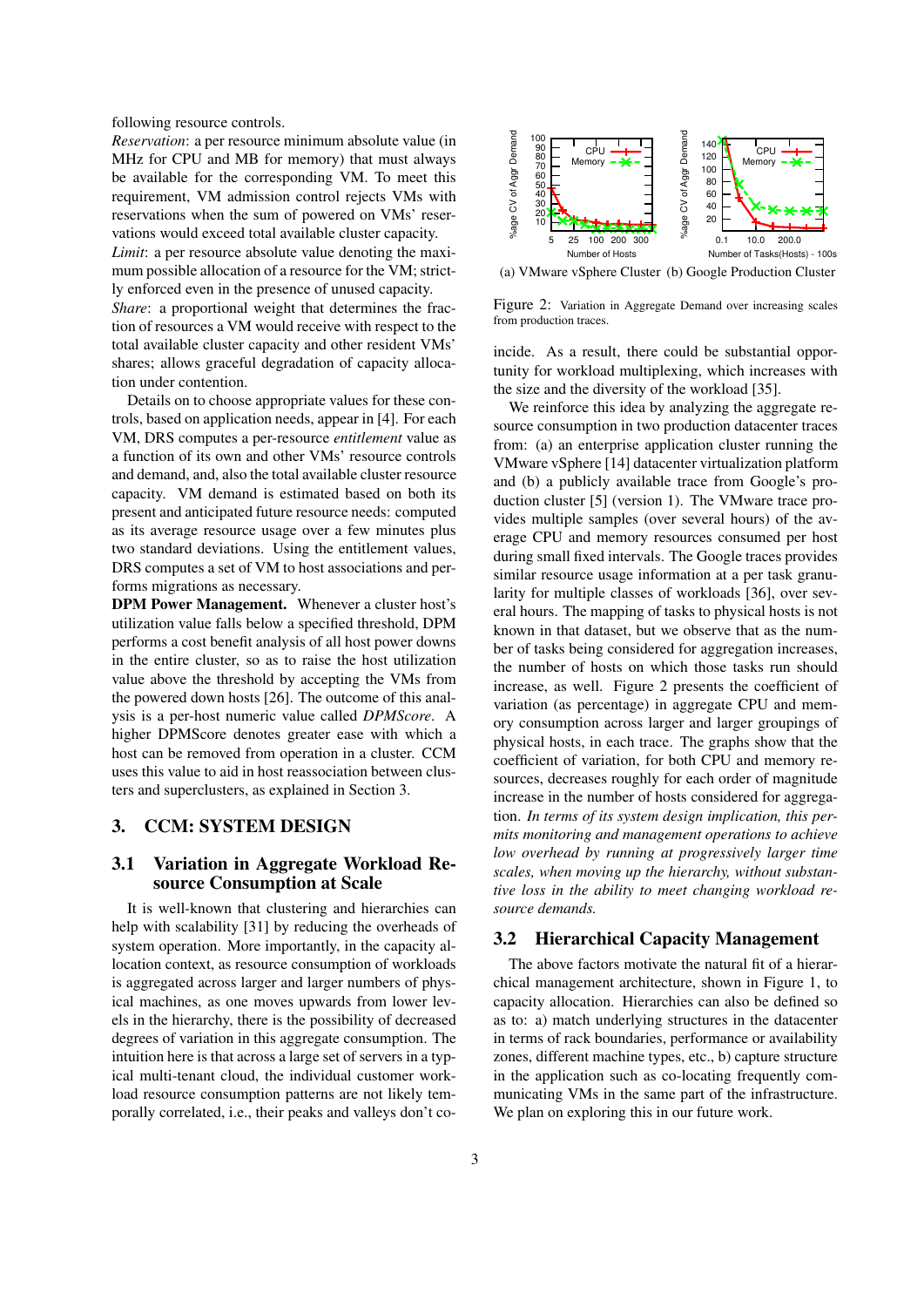In our architecture, there are managers at each level, but per-VM management takes places only at cluster level. At this level, VMware DRS [12] is used to make independent and localized decisions to balance loads as briefly explained in Section 2. Whereas at higher levels, CCM computes the total estimated demand of a cluster or supercluster, as an *aggregation* of per-VM resource usage, of all the running VMs under the purview of the entity in consideration. This total demand estimate is then used to determine the amount of capacity required by a cluster or supercluster and coarse grain capacity changes are performed as necessary. The capacity changes are realized by *logically reassociating* hosts between cluster and supercluster managers. A logical host reassociation or host-move operation is a two step process where the VMs running on a chosen host are first live migrated to other hosts in the *original source cluster* and then the source and destination managers' inventories are updated to reflect the change. This operation, however, preserves VM to capacity manager associations across the hierarchy. The benefit of this property and the rationale behind its choice are explained in detail in Section 3.3. Such coarse-grained higher level capacity changes, then, automatically trigger the cluster-level actions of DRS. Finally, for reasons cited above, both the monitoring and resource changes in our system occur at progressively less frequent intervals when moving up the hierarchy.

Metrics. The following key metrics are computed and used by CCM algorithms at the supercluster and cloud levels of the management hierarchy to determine the capacity to be allocated to these entities, based on their aggregate demand and R, L, S constraints.

Entitlement(E): For each VM, per-resource entitlements are computed by DRS (see Section 2). We extend the notion of entitlement to entire clusters and superclusters, to express their aggregate resource demand. There are no R, L, S parameters for clusters and superclusters. This entitlement calculation is explained in detail in Section 3.5.

For the CCM hierarchy, an aggregate notion of demand is computed by successively aggregating VM level entitlements for clusters and superclusters. Upper-level capacity managers, then, allocate capacity between clusters and superclusters using such aggregate information instead of considering individual VMs, while lower-level cluster managers continue to independently decide and perform detailed allocations.

We note that when aggregating entitlements, some additional head room is added, worth the last two standard deviations in resource usage, so as to absorb minor transient usage spikes and also give VMs the ability to indirectly request more resources from the system, by consuming the extra head-room over longer periods. This results in the successive addition of some amount of excess resource to the computed entitlement as aggregation proceeds up the hierarchy. The effect is that even with coarser sample/estimation intervals, there is a high likelihood of being able to cover a cluster's or supercluster's varying resource demands. The resource volume used for this head-room is directly proportional to the amount of variability in resource demands – i.e., when demands are stable, less resources are added, and vice versa.

Normalized Resource Entitlement(NE): is a measure of the utilization of available capacity. For a given entity, e.g., cluster or supercluster, it is defined as the sum of the total amount of a resource entitled to that entity, divided by the entity's total resource capacity. Thus, NE captures resource utilization, ranging from 0 to 1.

Resource Imbalance(I): captures the skew in resource utilizations across a set of similar entities at the same level in the resource management hierarchy. It is defined as the standard deviation of individual normalized resource entitlements (NE) of the entities in consideration. High I and NE values suggest the need for capacity reallocation between entities to better back observed VM demand.

DPMRank: is a cluster-level aggregation of the individual host DPMScore values. A high DPMRank metric for a cluster indicates its suitability to cheaply donate hosts to other overloaded clusters, or superclusters in the event of a higher layer load imbalance. It is computed as the squared sum of individual host DPMScores, so that the metric favors clusters with a small number of hosts with very low resource utilization vs. those that have large numbers of relatively modestly utilized hosts. For example, a cluster of 3 hosts with a DPMScore of 10 each will be favored over a cluster of 10 hosts with DPMScores of 3. The reason, of course, is that the cost of reassociating a host with DPMScore of 10 is less than that of a host with DPMScore of 3.

## 3.3 Logical Capacity Reassociation

As mentioned before, CCM logically reassociates capacity between cluster and supercluster managers. We chose such reassociation based on several practical considerations. First, in any given large scale system, hosts fail and recover over time, causing these systems to incorporate capacity changes in their design, thereby making dynamic host addition and removal a standard mechanism. Second, VM migration would also require moving substantial state information about each such VM accumulated at the corresponding capacity managers. This includes statistics computed about the VM's resource usage over the course of its existence, runtime snapshots for fail-over, configuration information, etc. Migrating this state along with the VM to the new ca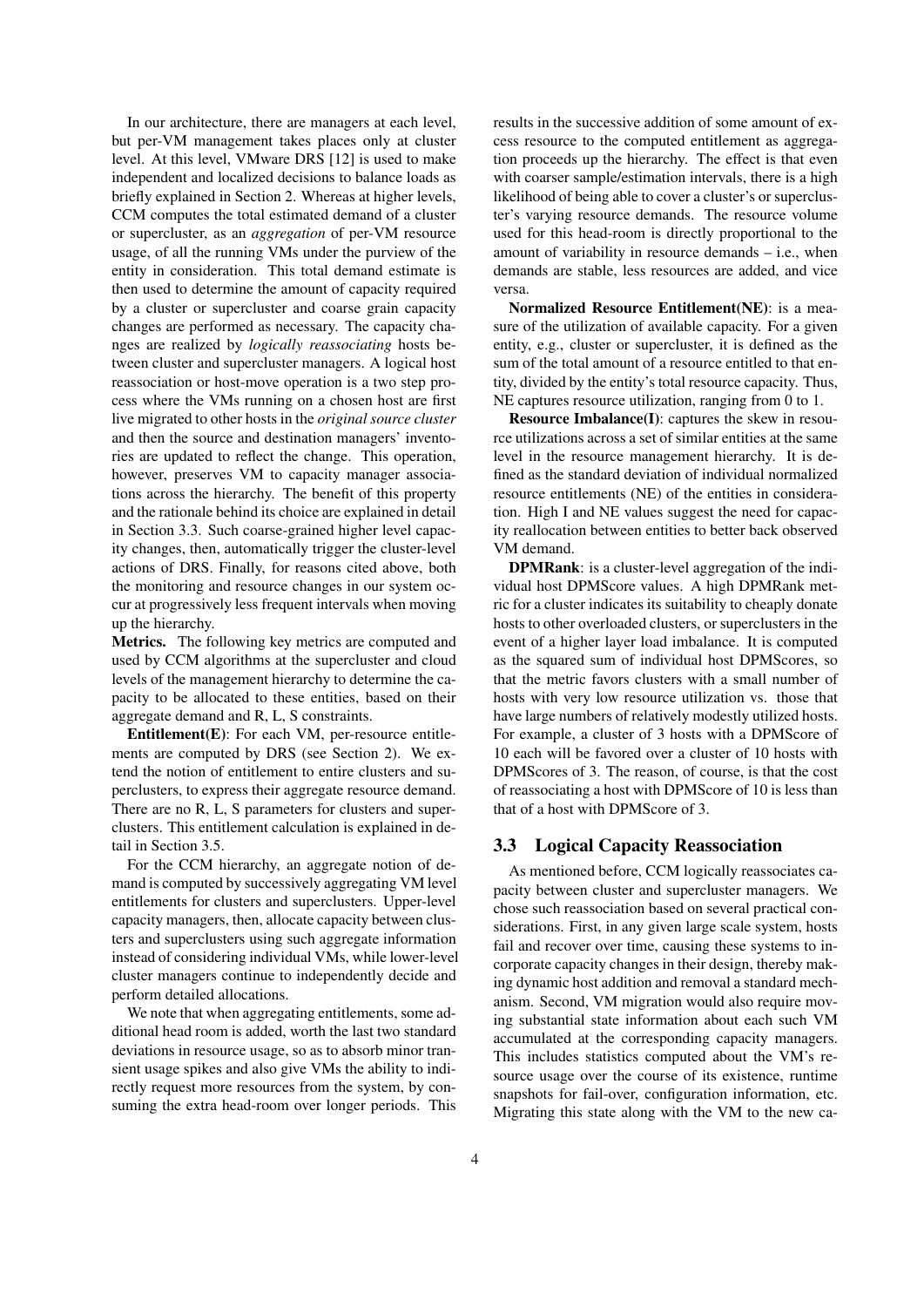pacity manager, would be costly, and it would potentially seriously prolong the delay experienced until the VM and capacity management once again become fully operational. While we do have mechanisms to migrate VMs across clusters, we found host reassociation to be a simpler solution from a design and implementation standpoint.

For the reasons above, CCM preserves the association of VMs to clusters and superclusters, and it manages capacity by logically reassociating *evacuated hosts* between them. Host reassociation uses the DPMRank value to identify clusters with hosts for which evacuation costs are low, and once a host has been moved to its new location, the lower level resource managers (DRS/ESX) notice and automatically take advantage of increased cluster capacity by migrating load (i.e., existing VMs) onto the new host. In this fashion, CCM achieves a multi-level load balancing solution in ways that are transparent to operating systems, middleware, and applications.

#### 3.4 Assumptions

In the construction of CCM, we make two basic assumptions about datacenters and virtualization technologies. (1) Hosts are assumed uniformly compatible for VM migration; this assumption could be removed by including host metadata in decision making. (2) Storage and networking must be universally accessible across the cloud, which we justify with the fact that there already exist several instances of large scale NFS deployments, and VLANs that are designed specifically to facilitate VM migration across a large pool of hosts. Further assistance can come from recent technology developments in networking [38, 24, 34, 10], along with the presence of dynamically reconfigurable resources like storage virtualization solutions, VLAN remapping, switch reconfiguration at per VM level, etc. Finally, these assumptions also let us carefully study the impact of management operation failures and costs on system design.

# 3.5 Capacity Management Algorithms

Table 1 summarizes the metrics described previously. CCM's cloud-scale capacity management solution has three primary allocation phases: (i) Initial Allocation, (ii) Periodic Balancing, and (iii) Reactive Allocation. The initial allocation recursively distributes total available cloud capacity among superclusters and clusters based solely on the underlying VMs' static resource allocation constraints: Reservation, Limit and Shares. Once this phase completes, the periodic balancing phase is activated across the hierarchy; it continually monitors and rectifies resource utilization imbalances, i.e., the presence of high and low areas of resource content-

| L             | <b>Entitlement</b>                          | Norm. Ent                               | <b>Imbalance</b>                       |  |
|---------------|---------------------------------------------|-----------------------------------------|----------------------------------------|--|
| $\mathcal{C}$ | $E_{VM} \leftarrow f(R, L, S, Cap(CL))$     | $NE_H = \frac{\sum_{H} E_{VM}}{Cap(H)}$ | $I_C = \sigma(NE_H), \forall H$        |  |
|               | $E_C = \sum E_{VM}$                         |                                         |                                        |  |
| sd            | $E_C^{SC} = E_C + 2 * \sigma(E_C)$          | $NE_C = \frac{E_C^{SC}}{Cap(C)}$        | $I_{SC} = \sigma(NE_C), \forall C$     |  |
|               | $E_{SC} = \sum E_C^{SC}$                    |                                         |                                        |  |
| CI'           | $E_{SC}^{CL} = E_{SC} + 2 * \sigma(E_{SC})$ | $NE_{SC} = \frac{E_{SC}^{LL}}{Cap(SC)}$ | $I_{CL} = \sigma(NE_{SC}), \forall SC$ |  |
| Cluster       |                                             | $DPMRank_C = \sum (DPMScore_H)^2$       |                                        |  |

Table 1: Resource Management Metrics Across All Levels in the Hierarchy. Key:  $R =$  Reservation,  $L =$  Limit,  $S =$  Share, Cap = Capacity,  $H = Host, C = Cluster, SC = SuperCluster and CL = Cloud. *Metric*<sub>X</sub><sup>Y</sup>$ denotes value of "Metric" for an entity at level "X" computed at an entity at the next higher level "Y". *Metric<sub>X</sub>* implies "Metric" for an entity at level "X" computed at the same level.  $I_X$  denotes the Imbalance metric computed across all sub-entities of level "X".

ion. Finally, in order to deal with unexpected spikes in resource usage, CCM uses an additional reactive allocation phase, which is triggered whenever the resource utilization of an entity exceeds some high maximum threshold (e.g., 80%). Reactive allocation quickly allocates capacity using a tunable fraction of idle resources set aside specifically for this purpose. In this manner, the three phases described allow for the complete automation of runtime managment of datacenter capacity.

(i) Initial Allocation. The amount of a resource to be allocated to a cluster or supercluster is captured by the *entitlement* metric. For an initial allocation that does not yet have runtime resource demand information, the entitlement value is computed using only static allocation constraints. As capacity allocation proceeds across the cloud, three types of VMs, in terms of resource allocation, will emerge: (a) Reservation-Based VMs (R-VMs), (b) Limit-Based VMs (L-VMs), and (c) Share-Based VMs (S-VMs). A R-VM requires more of a given resource due to its specified resource reservation being larger than the amount of resources it would have been allocated based only on its proportional shares, i.e., *EVM*  $=R_{VM}$ . Similarly, a L-VM requires less of a given resource due to its resource limit being lower than the amount of resources it would have been allocated based on its proportional shares alone, i.e.,  $E_{VM} = L_{VM}$ . The VMs that don't fall into either category have their capacity allocations determined by their Shares value – S-VMs.

For example, consider four VMs A, B, C, and D contending for a resource, all with equal shares. The amount of resources they would receive based on their shares alone is 25% each. Now, if A has a reservation of 40% for the resource and B has a limit of 20%, the resulting allocation for VMs A and B would be 40% and 20%, respectively. VM A, then, is a R-VM, whereas VM B is a L-VM. VMs C and D are S-VMs, and they share the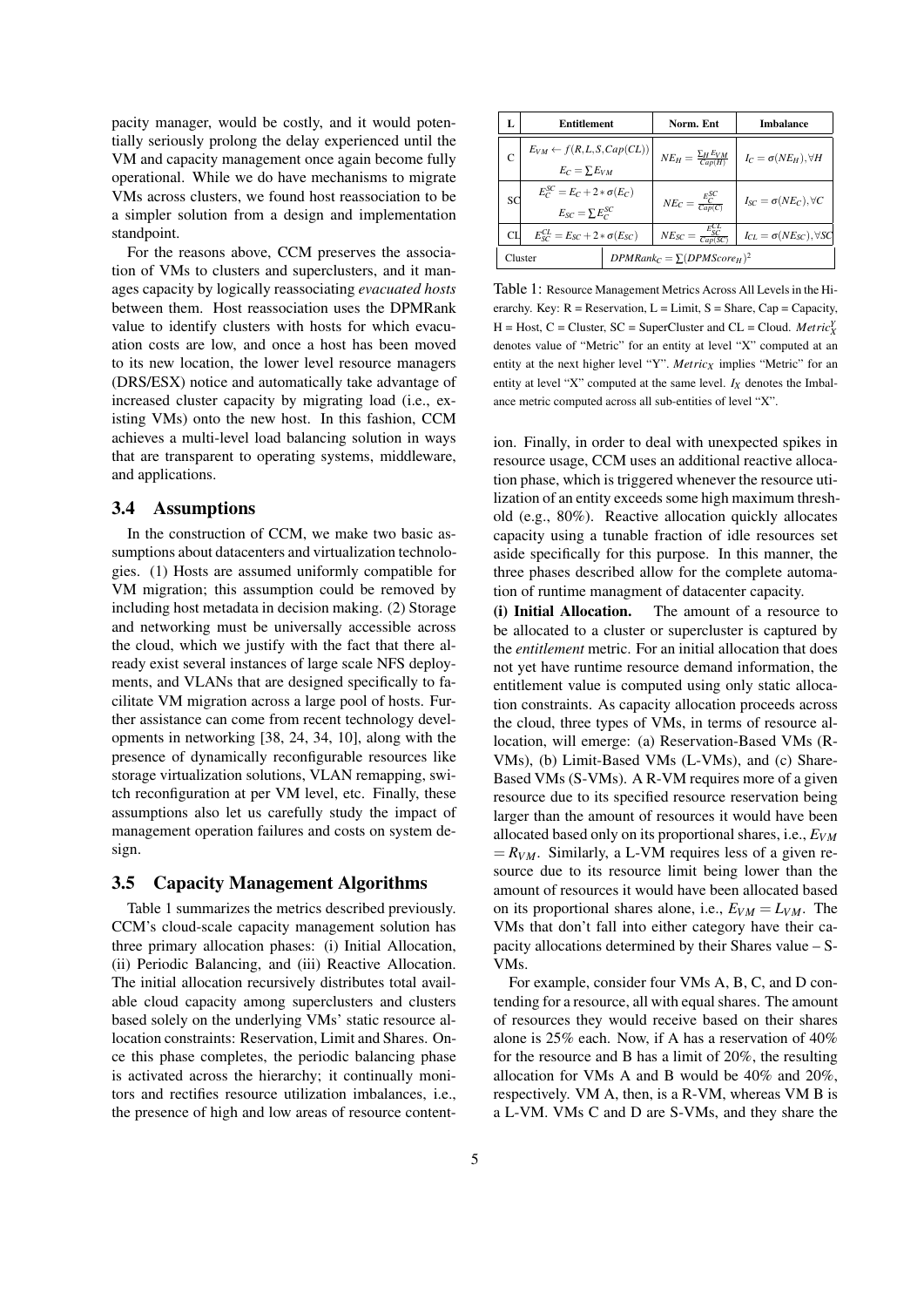remaining resources (after A's and B's constraints have been enforced) at 20% each.

Therefore, R-VMs reduce the total amount of resources available to be proportionally shared between S-VMs, and L-VMs have the opposite effect. The process of initial allocation, then, involves the identification of the three classes of VMs and then computing the final entitlement values. Across the cloud, R-VMs would be entitled to their reservation values, L-VMs would be entitled to their limit values, and the remaining capacity is used to compute the entitlement for S-VMs.

In order to explain the resource entitlement calculation for S-VMs, we first define a metric for these VMs, called *entitlement-per-share (EPS)*, as  $\rho$  such that,  $\rho$  =  $E_{VM}/S_{VM}$ . Since a VM's resource proportion is computed using its share with respect to the share values of *all* of the other VMs in the cloud, the EPS value stays the same for every Share-Based VM. Now, a given S-VM's entitlement can be computed as  $E_{VM} = \rho * S_{VM}$ . Thus, the complete equation to compute the entitlement of a specific resource of a VM is given by Equation 1.

The goal of initial capacity allocation is to ensure that *all of the available capacity* in the cloud is allocated to VMs in lieu of their allocation constraints as in Equation 2. We simplify the determination of capacity to be allocated to VMs, i.e., entitlement, via a recursive allocation algorithm. The algorithm performs a binary search over all possible assignments for  $\rho$  such that Equation 2 is satisfied throughout the process of computing entitlements using Equation 1. VM-level entitlements are aggregated across levels of the hierarchy. There can only be one unique value for  $\rho$  that ensures that this sum exactly equals the total available resource capacity of the cloud [25].

$$
E_{VM} = MIN(MAX(R_{VM}, S_{VM} * \rho), L_{VM})
$$
\n(1)

$$
\sum E_{VM} = Capacity(Cloud)
$$
 (2)

$$
E_{VM} = MIN(MAX(R_{VM}, MIN(S_{VM} * \rho, D_{VM}))), L_{VM})
$$
 (3)

(ii) Periodic Balancing. As mentioned before, the periodic balancing algorithm typically runs increasingly infrequently at lower vs. higher levels. Since the granularity of this interval impacts the overhead and accuracy of the CCM capacity balancing solution, administrators are given the ability to configure the resource monitoring and algorithmic intervals to individual deployment scenarios. The VM entitlement calculation now uses estimated runtime resource demand  $(D<sub>VM</sub>)$  information together with the resource controls as shown in Equation 3. Load balancing between different hosts in a cluster is provided by the DRS software.

For a given set of clusters or superclusters, when the maximum value of the normalized resource entitlement of the set, for a given resource, exceeds an administratorset threshold and, simultaneously, the resource imbalance across the set exceeds a second administrator-specified threshold, the CCM capacity balancing algorithm incrementally computes a series of host reassociations across the set to try to rectify the imbalance, upto a configured upper limit (explained in Section 4). The first condition ensures that CCM does not shuffle resources unnecessarily between entities of the same level in the hierarchy when the overall utilization is low although the imbalance is high. Once it has been decided to rectify the imbalance, hosts are moved from entities with lowest normalized resource entitlements (and higher DPMRanks)<sup>2</sup> to those with highest normalized resource entitlements. This results in the greatest reduction in resource imbalance. When removing hosts from an entitity, we always ensure that its capacity never goes below the amount needed to satisfy running VMs' sum of reservations (R). When selecting particular hosts to be moved from a cluster or supercluster, hosts that have the least number of running VMs are preferred.

(iii) Reactive Allocation. In order to deal with unexpected spikes in resource usage, CCM uses an additional reactive allocation phase, which is triggered whenever the resource utilization of an entity exceeds some high maximum threshold (e.g. 80%). It is typically invoked in the space of a few minutes, albeit progressively infrequently (upto an hour at the cloud level), as one moves upwards in the management hierarchy. But, as seen in Section 3, macro-level spikes across larger and larger groupings of physical hosts are increasingly unlikely to occur, especially at small time scales. To aid in the quick allocation of hosts to resource starved clusters, we maintain a per supercluster *central free host pool* that holds a tunable fraction of DPM module recommended, preevacuated hosts from across clusters that belong to the supercluster. This also removes the need for the host selection algorithm to be run. CCM currently only holds otherwise idle resources in the central free host pool, but simple modifications to the scheme could allow holding hosts even when the system is being moderately utilized. If there are no hosts in the free host pool or if the hosts currently present are insufficient for absorbing the usage spike, the periodic algorithm has to perform the remaining allocation in its next round.

There are some notable differences between the reactive algorithm running at the supercluster manager vs. the cloud manager. First, Second, the cloud manager pulls from and deposits to the per supercluster central free host pool as opposed to having to pick a specific sub-cluster. This optimization serves to reduce overhead and will not affect the operation of the supercluster

<sup>&</sup>lt;sup>2</sup>In the actual realization, we sort in descending order of the sum 0.5 ∗ (1−*NE*) +0.5 ∗*NormalizedDPMRank*. Both normalized resource entitlement and NormalizedDPMRank are given equal weights.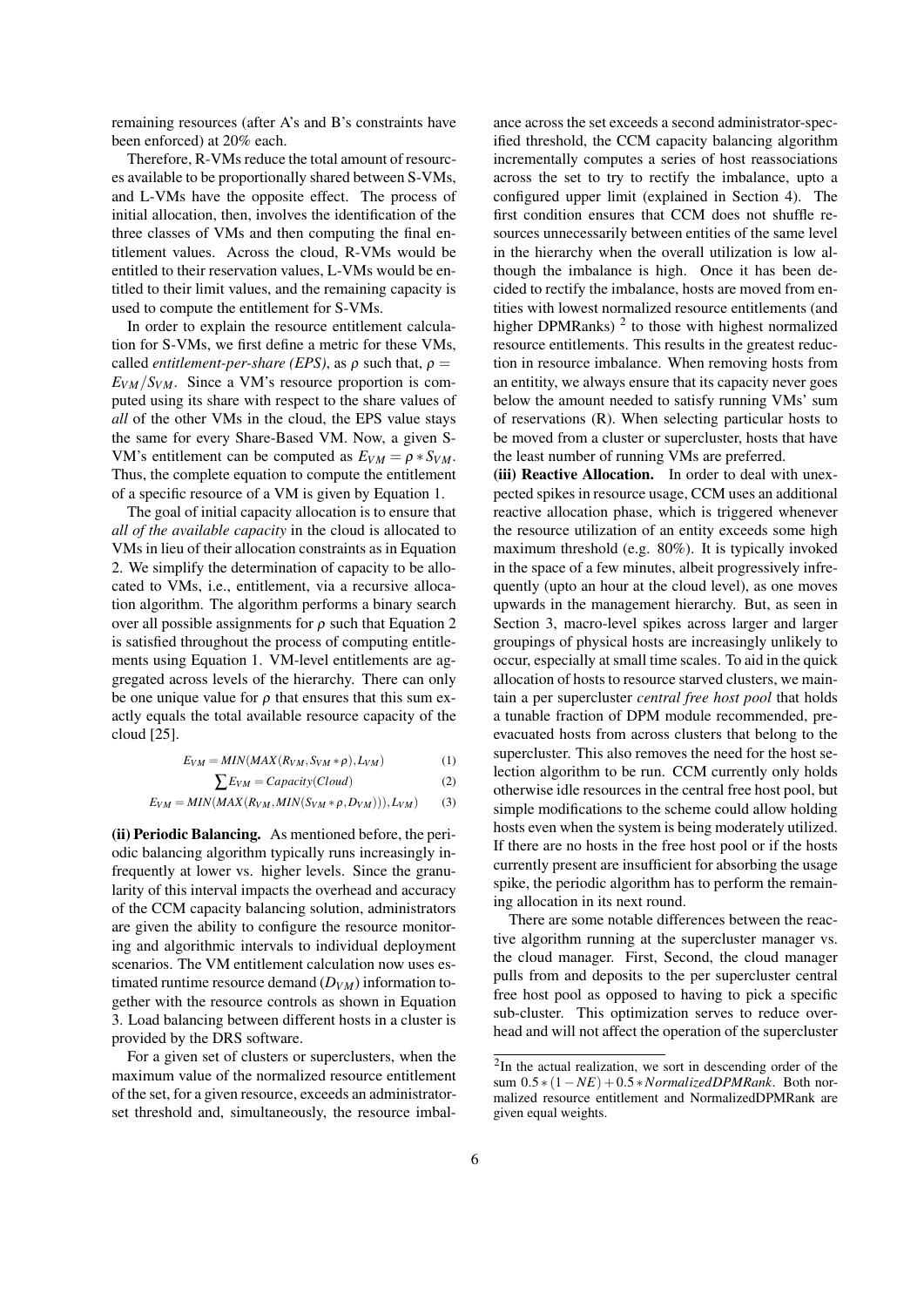manager. The supercluster manager only maintains the administrator specified fraction of hosts in the free host pool and the rest are automatically distributed among clusters.

# 4. PROTOTYPE IMPLEMENTATION

CCM is implemented in Java, using the vSphere Java API [13] to collect metrics and enforce management actions in the vSphere provisioning layer. DRS is used in its standard vSphere server form, but for DPM, we modify the vSphere server codebase to compute the DPM-Rank metric and export it via the vSphere Java API. For simplicity of prototyping and algorithm evaluation, both the cloud manager and the supercluster manager are implemented as part of a single multithreaded application run on a single host.

An important element of CCM's implementation is the need to handle failures of management operations, and non-determinism in management operation completion times. For example, certain complex multi-step management actions may take longer than the periodic balancing intervals, or they may simply just fail, resulting in invalid system states. We have observed diverse causes for such behavior, including temporary network connectivity issues, VM migration failures, hardware failures, software crashes, etc. Also, prior research has demonstrated that the total time taken to migrate a VM is a function of the amount of its active memory being dirtied [21]. The completion time for the logical host reassociation operation, which uses VM migrations to evacuate the host, therefore, is variable and non-deterministic due to this fact. Figure 3 shows the average time to reassociate a single host for a particular run of the experiment in Scenario I in Section 5. It can be seen that the time varies between a wide range of 44 seconds to almost 7 minutes. This complicates the amortization of management overhead subject to the workload benefits being derived.



Figure 3: Avg Single Host Move Latency.

CCM uses several methods to address issues. First, the management algorithms at each manager are not employed when there is insufficient monitoring information. Transient monitoring data "black-outs", although rare, happen in our environment due to temporary network connectivity issues, monitoring module crashes

| Metric                     | NR   | TН  | TО  | All |
|----------------------------|------|-----|-----|-----|
| <b>Total Hostmove Mins</b> | 4577 | 703 | 426 | 355 |
| Successful Hostmoves       | 14   | 24  | 30  | 37  |

Table 2: Management effectiveness. Key: NR - No Restrictions, TH - Hostmove Thresholds, TO - Hostmove Timeouts, All - TH + TO.

etc. Second, management operations have timeouts, with partial state-rollbacks to mitigate some of the negative effects. This helps by aborting long running management operations from inflating the management overhead and taking away useful resources from applications. It also permits the potential exploration of alternative, cheaper actions at a later time. Third, failed multistep operations use asynchronous re-tries for some fixed number of times before declaring them to have failed. Fourth, the system's management action enforcement aggressiveness (i.e. number of host moves per round and the parallelism in moves) can be tuned in order to cap the management overhead and reduce failures due to extreme resource pressure caused by management.

Table 2 shows the total amount of time spent in making all hostmoves (including failed ones, counting parallel moves in serial order) and the number of successful hostmoves for 4 different configurations of CCM with or without timeouts and thresholds. The workload and configuration parameters are described in detail in Scenario I in Section 5. It can be seen that using a combination of limiting hostmoves and using abort/retry, CCM exhibits higher management action success rates and lower resource costs (directly proportional to the total enforcement time) in our datacenter environment. This result underscores the limitations imposed by practical issues in large scale setups and how simple methods that explicitly design for these restrictions can lead to better overall capacity allocation outcomes.

# 5. EXPERIMENTAL EVALUATION

The experimental evaluations described in this section show: (i) that CCM is effective in keeping a cloud load balanced, by shuffling capacity based on demand; (ii) this reduces resource consumption hotspots and increases the resources available to workloads, and as a consequence, improves overall datacenter utilization; and (iii) CCM incurs operational overheads commensurate with the dynamism in the total workload. We measure system overhead as the number of VM migrations performed. Migrations are the primary and biggest contributor, in terms of resource usage and time, to the cost of capacity management. The numbers reported in this section are averaged over 3 runs of each experiment for the first two scenarios and 4 runs for the final scenario. We furnish information on the variability in performance where it is non-trivial.

In the absence of a datacenter-wide capacity multi-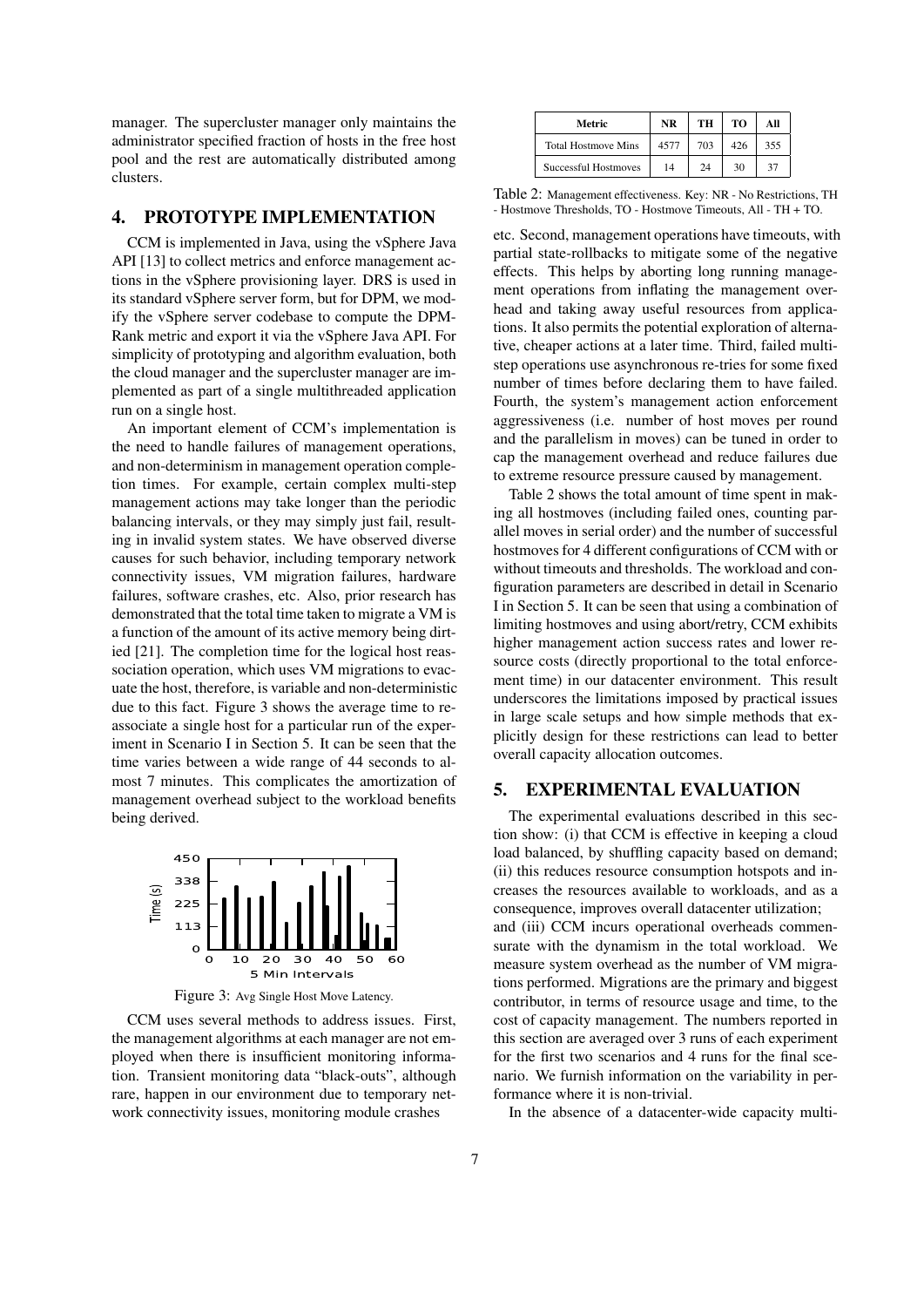plexing solution, administrators typically resort to statically partitioning their servers and employing traditional capacity multiplexing solutions within each

partition [17, 18, 15]. This strategy, which we refer to as partitioned management (PM), forms the basis for comparing CCM's performance and overheads. We emulate such a strategy by using VMware DRS inside each partition to continuously migrate VMs amongst the machines in the partition in response to load changes. CCM, then, naturally builds upon and extends this strategy with techniques explicitly designed to deal with issues at scale. This makes it easier to adopt in existing deployments.

Testbed & Setup: CCM operates on a private cloud in a 700 host datacenter. Each host has 2 dual core AMD Opteron 270 processors, a total memory of 4GB and runs the VMware vSphere Hypervisor (ESXi) v4.1. The hosts are all connected to each other and 4 shared storage arrays of 4.2TB total capacity via a Force 10 E1200 switch over a flat IP space. The common shared storage is exported as NFS stores to facilitate migrating VMs across the datacenter machines. The open-source Cobbler installation server uses a dedicated host for serving DNS, DHCP, and PXE booting needs. VMware's vSphere platform server and client are used to provision, monitor, and partially manage the cloud.

Two important infrastructure limitations in this testbed influence experiment design: (i) each server has a fairly low amount of memory compared to current datacenter standards, so that over-subscribing memory has non-negligible overhead [46], and (ii) each server has bandwidth availability of approximately 366 Mbps during heavy use, due to a relatively flat but somewhat underprovisioned network architecture, able to efficiently support VM migration only for VMs configured with moderate amounts of memory. As a consequence, most experiments are designed with higher CPU resource vs. memory requirements. Capacity allocation with respect to one resource proceeds as long as the imbalance or maximum utilization of other resource(s) do not cross their respective thresholds.

The private cloud used in experiments is organized as follows. The total number of hosts is divided into 16 partitions in the PM case, with an instance of VMware DRS managing each partition. The DRS instances themselves run external to the partitions, on four individual hosts, as part of corresponding vSphere server instances. CCM builds on these base partitions or clusters by managing each set of 4 clusters via a supercluster manager (4 total). All of the supercluster managers, in turn, come under the purview of a single cloud level manager. The cloud level and supercluster level managers of CCM are deployed on a dedicated physical machine running Ubuntu Linux 9.10. Figure 1 from Section 3 shows the overall logical organization of both PM



Figure 4: Google trace replay.

and CCM. The organization for PM appears inside the dashed rectangle.

#### 5.1 Workloads

Trace-driven Simulation: the Xerxes distributed load generator [29] produces global, datacenter-wide CPU and memory usage patterns. It is organized as a collection of individually operating, per-VM load generators, supervised by a master node. The master takes in a global load specification, translates it to per-VM load specification, and sets up the simulation. Once the simulation starts, the individual VM generators need no further intervention or coordination. We use this tool to replay real-life datacenter traces and also generate global resource usage volume spikes, as will be explained in detail later.

Cloud Application Suite: four distributed applications represent the most commonly deployed classes of cloud codes: (i) Nutch (data analytics) [2], (ii) Voldemort (data serving) [9] with the YCSB [22] load generator, (iii) Cloudstone (web serving), and (iv) HPL Linpack (high performance computing) [6]. The Nutch instance crawls and indexes a local internal mirrored deployment of the Wikipedia.org website, so that we avoid any skews in results due to WAN delays. The crawl job is set to process the top 200 pages at each level upto a depth of 4. The Cloudstone Faban workload generator is modified to only generate read-only requests, in order to avoid known mysql data-tier scalability bottlenecks [20]. We set Faban to simulate a total of 12k concurrent users. For YCSB, we use 4MB records and a workload profile that consists of 95% read operations and 5% update operations with zipfian request popularity. Finally, Linpack solves 8 problems of pre-determined sizes over the course of each experiment, measuring the average throughput achieved in each case.

### 5.2 Experimental Scenarios

I. Rightsizing the Cloud: recently, Google Inc. released a large scale, anonymized production workload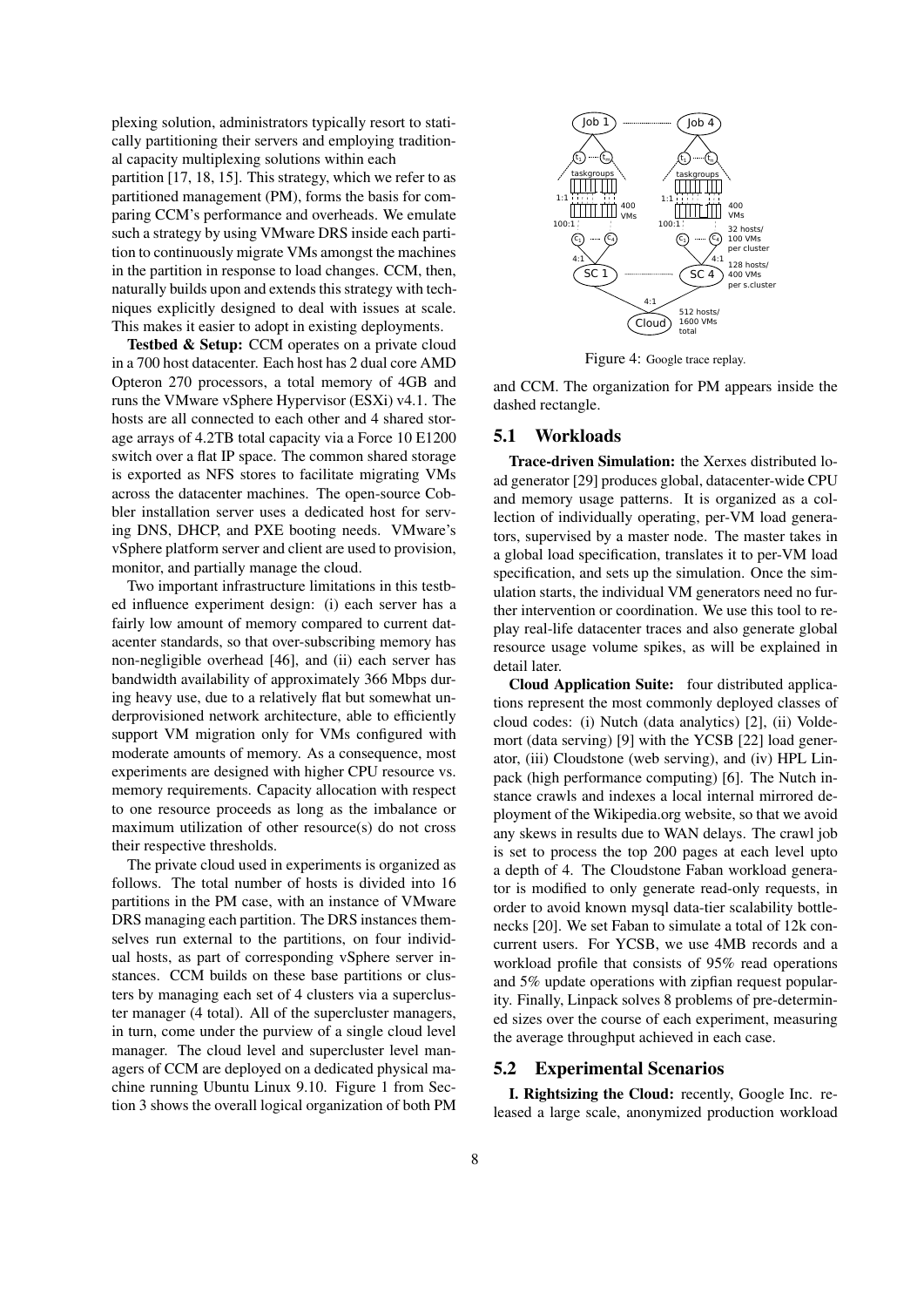resource usage trace from one of its clusters [5], containing data worth over 6 hours with samples taken once every five minutes. The workload consists of 4 large jobs that each contain a varying number of sub-tasks at each timestamp. The trace reports the normalized CPU and memory usage for each of the tasks at a given timestamp. Using Xerxes, we replay the resource usage pattern of the four major jobs in the trace on 1600 VMs, 400 per job, running on 512 of the 700 servers in our private cloud. All the VMs have equal Shares with no Reservation and Limit control values. For the sake of convenience, we replay only the first 5 hours worth of data from the traces.

Figure 4 illustrates how the trace is mapped to the CCM datacenter: the tasks of a particular job are evenly partitioned, at a given timestamp, into 400 taskgroups, with one taskgroup mapped to a single VM. For example, if there are 2000 tasks for Job 1 at a given time, then each taskgroup contains 5 tasks, and a single VM replays the aggregate CPU and memory usage of this taskgroup<sup>3</sup>. This produces a different resource usage footprint in each VM at a given simulation step, but total resource usage of all 400 VMs together reflects the job's relative resource usage from the trace at that step. Across multiple runs of the scenario, for both PM and CCM, the same taskgroup to VM mapping is used.

The placement of VMs on the physical hosts works as follows. Each set of 400 VMs representing a particular job is further sub-divided into sets of 100 VMs and initially distributed evenly amongst the 32 hosts of a cluster or partition. Each VM is configured with 4 virtual CPUs (vCPU) and 2GB of memory. In the case of PM, VMware DRS dynamically multiplexes the load of the 100VMs on the 32 hosts of each partition using VM migrations. In the case of CCM, each set of 4 clusters are further composed into a single supercluster, and the 4 superclusters in turn report to a single cloud manager, with capacity multiplexing being performed at each of those levels.

The first experiment evaluates CCM's ability to continuously rightsize the allocation for each job based on its actual runtime demand. Jobs become underprovisioned when the VMs' total resource demand during any time period is more than the available capacity in their respective cluster or partition, and similarly, become overprovisioned when the total demand is less than capacity. Table 3 shows the configurable parameter settings for DRS and CCM used for this experiment.

All cluster, job, and cloud utilization numbers reported here and in the other scenarios are aggregates of the individual VM utilizations, and they do not include the

| Param (row-wise)                                 | <b>Clus/Part</b> | S-clus |     | Cloud  |     |
|--------------------------------------------------|------------------|--------|-----|--------|-----|
| Scenario (col-wise)                              | I, II, III       | I, III | П   | I, III | П   |
| Mon Int. (secs)                                  | 20               | 120    |     | 600    |     |
| Bal Int. (mins)                                  | 5                | 20     |     | 60     |     |
| $I_{CPU}$                                        | $\langle Prio3$  | 0.15   | 0.1 | 0.15   | 0.1 |
| <b>IMEM</b>                                      | < Prio3          | 0.2    |     | 0.2    |     |
| $Max(Moves_{host})$                              | n/a              | 6      | 8   | 6      | 8   |
| $\mathit{Moves}_\mathit{host}^\mathit{parallel}$ | n/a              | 3      | 4   | 4      | 8   |
| <i>Timeout</i> <sub>host</sub> (mins)            | 3                | 16     |     | 16     |     |
| Reac. Int (mins)                                 | n/a              | n/a    | 10  | n/a    | 30  |

Table 3: Scenario-wise DRS & CCM Parameters. Parameter settings common for all scenrios span the entire entity column.



Figure 5: I. Cluster-wise/Partition-wise Resource Utilization.

resource utilization due to the management operations or virtualization overhead. As a result, any improvement in utilization is due to the workloads inside VMs being able to do extra work as more resources are made available to them. Figure 5a shows the cluster-wise or partition-wise CPU usage computed as the Riemann sum of the corresponding aggregated VM usage curve over time, with individual samples obtained once every 5 minutes (average value over interval). Overall, there are a few clusters that require a large amount of CPU resource while the majority require a much smaller amount, over the course of the experiment.

As seen in the figure, statically sizing partitions and managing resources within the partition leads to suboptimal use of available cloud capacity. In contrast, CCM is able to improve the total CPU utilization of the VMs in high demand clusters by upto 58%, by adding capacity from other unused clusters that are mostly part of the same supercluster. Figure 6a shows the the jobwise CPU usage as the sum of their corresponding VM CPU usages. Here again, CCM is able to increase every jobs's utilization, between 14% to 25%, as its multiplexing removes resource consumption hots-pots. The

<sup>&</sup>lt;sup>3</sup>The CPU and memory usages of each taskgroup are renormalized to a percentage value representing the fraction of the VM's configured capacity.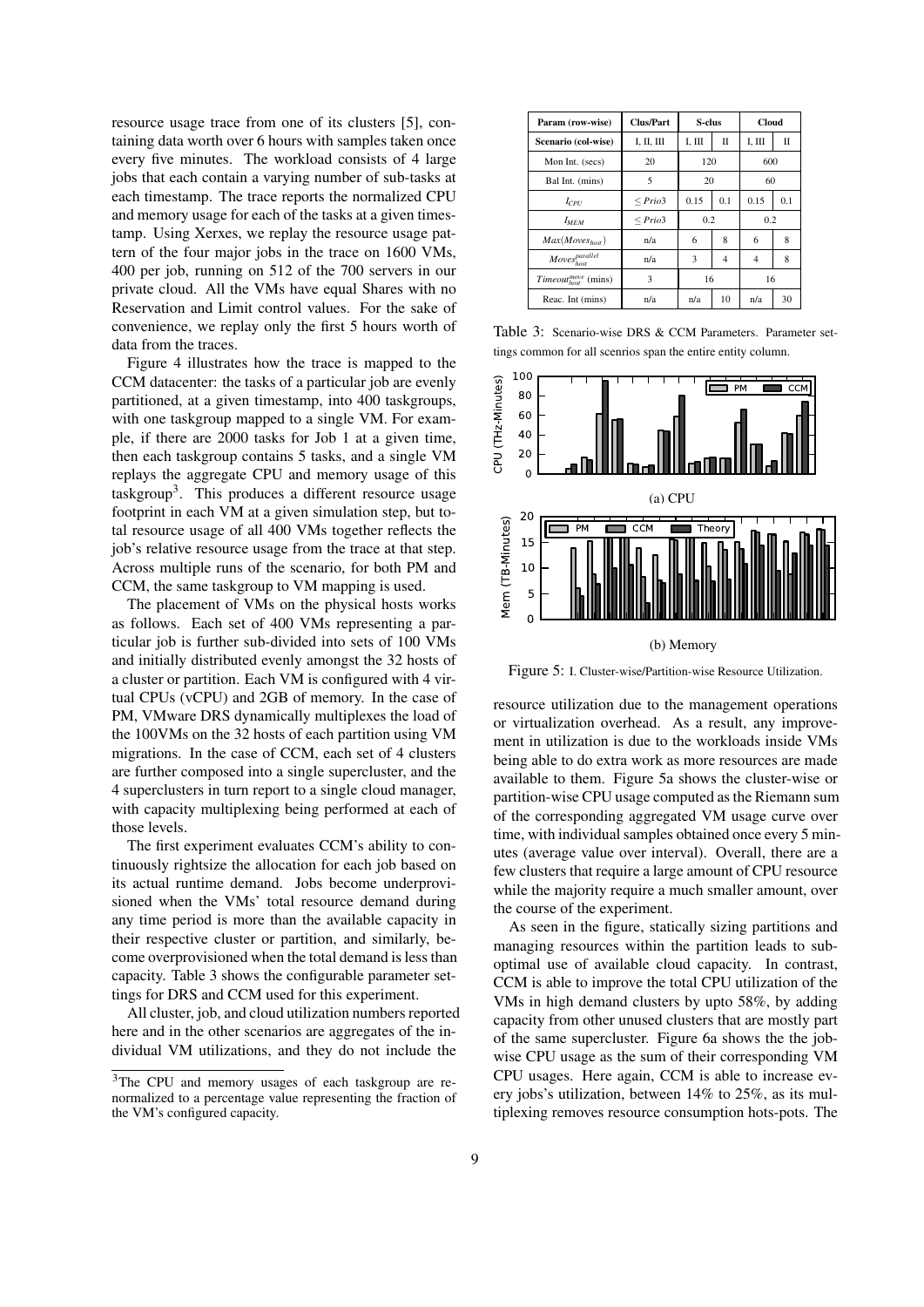

Figure 7: CPU Imbalance in Hierarchy.

additional effect of all of these actions is that CCM is able to improve the overall datacenter VMs' CPU utilization by around 20%, as well (see Figure 6b), compared to a partitioned management approach. Also, as seen in Figure 5b, while CCM has a lower memory utilization than PM for VMs of each cluster, it is still more than what is theoretically required by the workload. The memory utilization values collected for each VM at the virtualization infrastructure level include both the workload and the guest OS base memory usage.

Figures 7a<sup>4</sup> and 7b provide more information on how CCM operates with respect to reducing imbalance. Across the clusters of each supercluster, the CPU imbalance metric starts off high but CCM soon reduces it to the configured threshold of 0.15. Clusters are dynamically grown and shrunk in terms of capacity backing the workload VMs in such a way that their normalized utilization (NE) values are similar. Interestingly, in Figure 7b, CPU imbalance between superclusters for CCM grows higher than for the PM approach. This expected behavior is due to the fact that CCM does not take any action to reduce imbalance as long as it is within the configured threshold of 0.15. In addition to varying workload demands, another factor affecting how quickly CCM corrects resource usage imbalances in the datacenter, is the aggressiveness of its management actions, controlled via active throttling.

The number of VM migrations performed by PM and CCM across the entire datacenter, every 5 minutes, over the course of the experiment, is shown in Figure 8. Given



Figure 8: I. Total VM Migrations every 5 Minutes.

the increased imbalance inherent in this workload, CCM's successful balancing of capacity uses twice as many migrations as PM on average – 32 vs. 14, per 5 minute interval, but it is apparent from Figure 6a that the implied management overhead is sufficiently well amortized, ultimately leading to notable improvement in the resources made available to jobs. When considered in the context of the entire cloud, this figure reflects as only 0.9% and 2%, respectively, of all the VMs, being migrated every 5 minutes. One reason for this modest overhead is that CCM explicitly manages management enforcement, by using timeouts on the overall hostmove operation to abort long running migrations, and by promoting the selection of cheaper operations at a later time.

II. Workload Volume Spikes: the previous experiment featured jobs with variable demands but with a gradual rate of change. To test CCM's ability to allocate capacity to workloads experiencing a sudden volume spike in resource usage, as described by Bodik et.al.[19], we use the parameters identified by the authors (duration of spike onset, peak utilization value, duration of peak utilization and duration of return-to-normal) to add two volume spikes to a base resource usage trace. We generate the baseline resource (CPU only) usage trace from enterprise datacenter resource usage statistics reported by Gmach et.al.[23]. We use the statistics about the mean and 95th percentile values of the 139 workloads described in the paper to generate per workload resource usage trace for 5 hours assuming that the usage follows a normal distribution. Groups of 12 VMs in the datacenter replay each single workload's resource usage, letting us cover a total of 1600 VMs on 512 hosts. The cluster and supercluster organizations are similar to the previous scenario. The first volume spike quickly triples the overall workload volume over the space of 20 minutes across a subset of 100 VMs, mapping to a single cluster/partition, during the intial part of the experiment. The second spike triples the overall workload volume somewhat gradually across a larger scale of 400 VMs, mapping to a single supercluster, over the space of an hour, during the latter part of the experiment.

Table 3 shows the configurable parameter settings for this scenario. The central free host pool is set to hold DPM recommended hosts of upto 10% of the total su-

<sup>4</sup>Due to space limitations, imbalance across clusters is only shown for Supercluster 0; other superclusters follow a similar trend.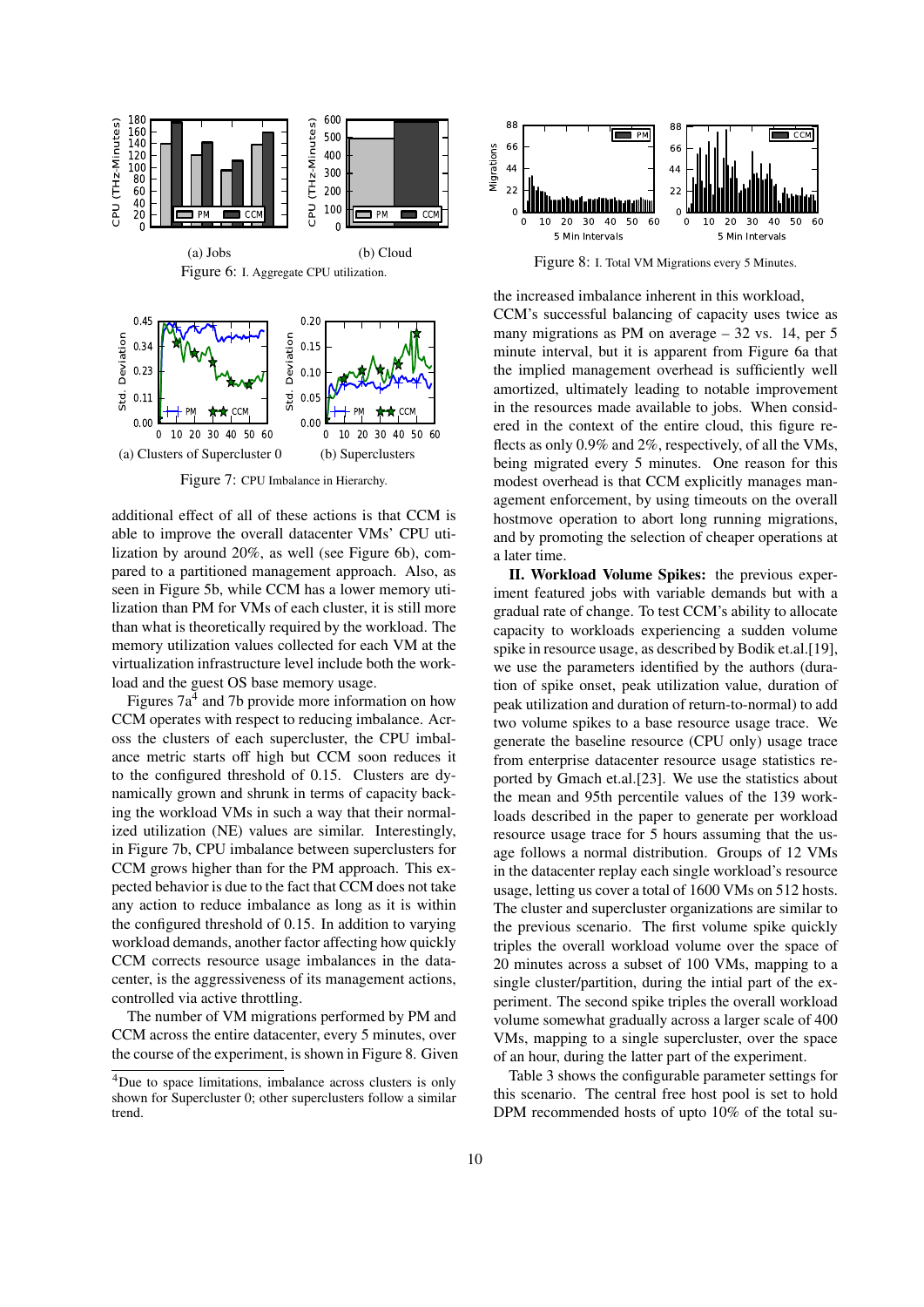percluster capacity. The appropriate hosts are harvested from the clusters of each supercluster at the end of every periodic balancing round. Note also that in this scenario the reactive balancing operation does not have any limits to the number of hosts that can be moved from the central free host pool to a resource starved cluster or supercluster. This is due to the fact that these hosts are already pre-evacuated, resulting in the corresponding management action having lower complexity and cost. The overall behavior of the system in this scenario would be such that the majority of capacity movements happen due to reactive balancing, with periodic balancing only correcting any major imbalances in sub-entity utilizations.



Figure 9: II. Cluster Spike: Aggregate CPU utilization. Spike Duration = Samples 10 to 25 (75 mins).



Figure 10: II. Supercluster Spike: Aggregate CPU utilization. Spike Duration = Samples 20 to 56 (180 mins).

Figure 9 shows the total VM CPU utilization achieved, for both PM and CCM, in the cluster replaying the sharper spike across 100 VMs. CCM is able to achieve a 26% higher peak value compared to PM (see Figure 9a). Overall, this translates to a 15% improvement in total CPU utilization over the duration of the spike (see Figure 9b). With the larger magnitude supercluster level spike though, CCM's improvements are a modest 13% for the peak CPU utilization value (see Figure 10a) and 4% for the overall CPU utilization over the duration of the spike (see Figure 10b). Given the larger scale of the spike, a higher improvement would require the quick movement of a correspondingly larger number of hosts.

Our ability to accomplish this is constrained by the capacity of the central free host pool at each supercluster and also the rate at which the free host pool can be replenished with hosts. In addition, the host harvesting



Figure 11: II. Total VM Migrations every 5 Minutes.

operation at the end of each periodic balancing round still has a limitation on the number of hosts that can be moved in order to reduce move failures and management cost. Depending on the importance of dealing with, and, the relative incidence of such aggressive volume spikes, the datacenter operator can choose to tailor the configurable parameters to trade between the potential loss of performance due to holding too many hosts in "hot-standby" vs. the improved ability to deal with volume spikes.

In terms of total migration costs, as seen in Figure 11, CCM has only a slightly higher migration rate compared to PM. The extra migrations are mostly due to the host harvest operations that happen at the superclusters. The DPM module is fairly conservative in choosing candidate hosts to be powered down; sometimes even choosing none. This reduces the number of hosts harvested during each invocation and the number of migrations being performed.

III. Application Performance: CCM's multiplexing should improve the performance of applications experiencing high usage or increased resource constraints due to co-location, without significantly degrading the remaining workloads. To evaluate this capability, we construct a scenario in which the cloud runs a workload consisting of the 4 jobs from Scenario I and an instance each of Nutch, Olio, Linpack and Voldemort. This arrangement allows us to capture each application's behavior in a datacenter environment with a realistic background load pattern. We run the workloads using 1024 VMs running on 256 servers in the datacenter. Almost all the VMs have equal Shares with no Reservation and Limit control values except for the Nutch, Linpack and Voldemort master nodes that have a memory Reservation of 1GB each given their relative importance. The overall physical and workload VM organization is shown in Figure 12.

Table 4 shows the raw average application performance metrics and the coefficient of variation (CV) of each metric, across 4 runs each of PM and CCM. The last column shows the percentage change in performance using CCM compared to PM. It is apparent that by dynamically allocating capacity to back the actual resource demand, CCM leads to noticeable performance improvements for Nutch, Olio and Linpack with a mild per-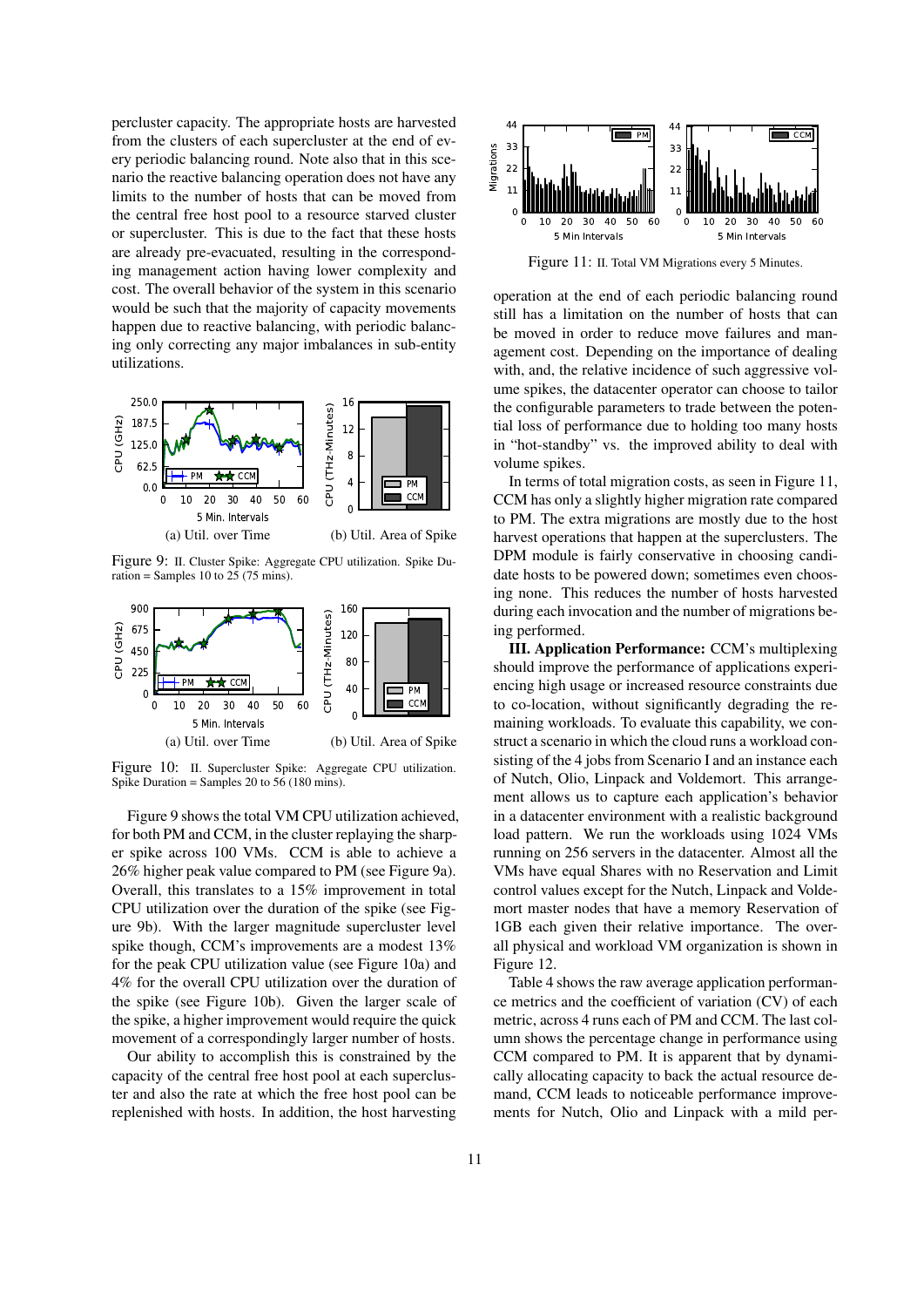

Figure 12: Application Performance Scenario Architecture.

| App.      | Metric         | PМ    |      | <b>CCM</b> |      | $\%$ diff |
|-----------|----------------|-------|------|------------|------|-----------|
|           |                | Avg   | CV   | Avg        | CV   |           |
| Nutch     | Jobtime (mins) | 134   | 0.55 | 106        | 0.28 | 21        |
| Linpack   | <b>MFLOPS</b>  | 392   | 0.04 | 468        | 0.11 | 20        |
| Voldemort | Ops/s          | 10.81 | 0.42 | 9.8        | 0.5  | -9        |
| Olio      | Reqs/s         | 33    | 0.65 | 274        | 0.6  | 730       |

Table 4: Application Performance Metrics.

formance penalty for Voldemort. The Olio application is both CPU and memory intensive during its operation. The reason for the extremely high improvement seen with Olio is due to the fact that, unlike high CPU pressure, an extremely high memory pressure causes the Olio VM guest operating system to invoke its local memory management functions such as swapping and OOM killer, during the course of the experiment. As a result, request throughput suffers more than linearly, as in the case of PM, when such memory pressure isn't alleviated with additional capacity.

An important factor to point out in these results is the non-trivial variability in performance observed for the applications (CV values in Table 4). Some of this variability is due to the fact that management operations in both PM and CCM (i.e. VM migrations and hostmoves) have different success and failure rates across multiple runs. This leads to a different resource availability footprint for different runs causing variability in performance. In addition, the current version of CCM also has limitations due to the fact that it does not explicitly take into account datacenter network hierarchy, rack boundaries etc. in its VM migration decisions. We believe that upcoming fully provisioned datacenter networking technologies [24, 38] will obviate some of these concerns. We are also currently creating interfaces between CCM and application frameworks to better manage end performance and reduce variability.

#### 6. RELATED WORK

Broadly, resource management solutions for cloud datacenters can be classified as application-driven, infrastructure-driven, or a hybrid of both. Among the infrastructure level solutions, Meng et.al. present a system to identify collections of VMs with complimentary resource demand patterns and allocate resources for the collection so as to take advantage of statistical multiplexing opportunities [35]. Such opportunities are inherent in cloud datacenter VM collections given the many customers and workloads they host. Wood et.al. present a system that uses black-box and gray-box information from individual VMs to detect and alleviate resource hotspots using VM migrations[47]. Chen et.al. provide and O(1) approximation algorithm to consolidate VMs with specific demand patterns onto a minimal set of hosts. These solution approaches are designed to inspect individual resource signatures to allocate and extract good multiplexing gains in the datacenter.

There also exist systems that use explicit application feedback to tune resource allocation[32, 39, 48, 42, 37] at fine granularity (e.g. MHz for CPU) and coarse granularity (e.g. add/remove servers) in order to maintain SLAs. Such systems can be built on top of low-level capacity management systems like CCM to better achieve the objectives of both the cloud provider and customers. CloudScale [41] is an elastic resource allocation system that monitors both application and system parameters, primarily focusing on the accuracy of allocation methods in order to balance workload consolidation with SLA achievement. As the authors point out, this system is designed for a single datacenter node and can complement a large scale system like CCM. Zhu et.al. construct an resource allocation solution that integrates controllers that operate at varying scopes and time scales to ensure application SLA conformance [49]. CCM shares a similar architecture. The differences lie in the fact that CCM's mechanisms are designed for scalability (e.g. moving capacity vs. VMs), tackling management operation failures and cost variability. Further, we envision CCM as a low level datacenter capacity management system that exports interfaces through which application level solutions interact to maintain SLA conformance.

It is rather well known that large scale management systems must be designed to work in the presence of machine and component failures[33, 28]. However, the presence and the need to design for failure of *management operations* has received much less attention, if any. In addition, management operations also have bursty and highly variable resource consumption patterns [44, 45] that if not kept in check, may lead to unacceptable overheads that degrade application performance. CCM shares the design philosophy of using conservative but reasonably effective methods in this regard, over complex ones, with other large scale datacenter systems such as Ganglia [33] and Autopilot [28].

## 7. CONCLUSIONS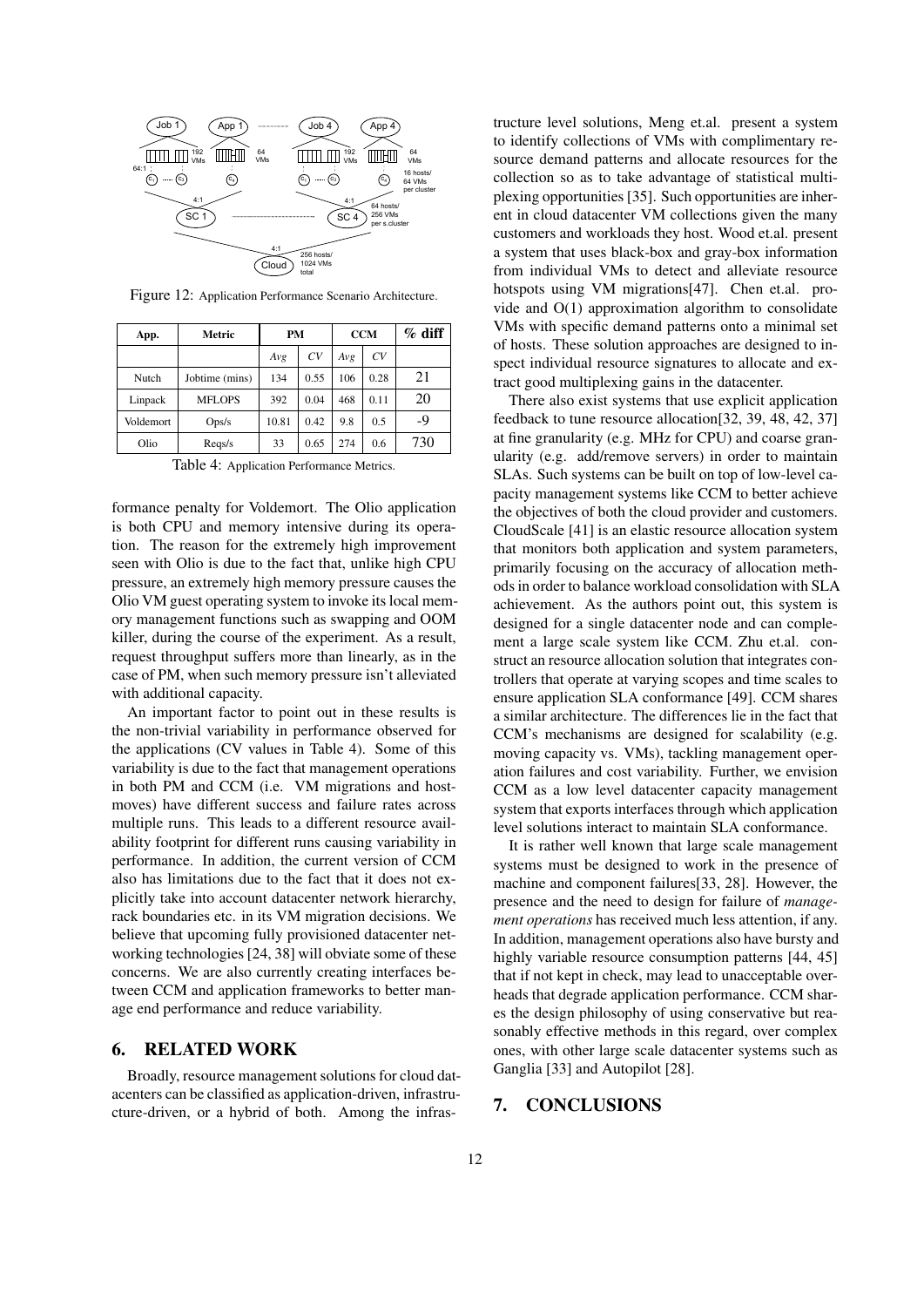This paper describes a composite set of low-overhead management methods for managing cloud infrastructure capacity. Most real life datacenters have varying hardware and software limitations that prevent aggressively carrying out management operations. We have demonstrated, through data from an experimental evaluation on a fairly large infrastructure, that to achieve better capacity multiplexing, the focus needs to not only be on the accurate prediction of workload demand and aggressive optimization of the allocation algorithms, but also on dealing with the practical limitations of real-life infrastructures. While in this work, we stress the need for, and, use simple methods to overcome the detrimental effects and achieve good performance, in the future, we plan on further analyzing our data on these overheads and failures, and, develop systematic approaches to tackling them.

#### 8. REFERENCES

- [1] Amazon Web Services Case Studies. http://aws.amazon.com/solutions/case-studies/.
- [2] Apache Nutch. http://nutch.apache.org/.
- [3] Configuration Maximums VMware vSphere 5.1. http://pubs.vmware.com/vsphere-51/index.jsp.
- [4] Drs performance and best practices. www.vmware.com/ files/pdf/drs\_performance\_best\_practices\_wp.pdf. [5] googleclusterdata - Traces of Google tasks running in a
- production cluster. http://code.google.com/p/googleclusterdata/.
- [6] HPL a portable implementation of the high-performance linpack benchmark for distributed-memory computers. http://www.netlib.org/benchmark/hpl/.
- [7] Hyper-V: Using Hyper-V and Failover Clustering. http://technet.microsoft.com/en-us/library/ cc732181(v=ws.10).aspx.
- [8] Lapack linear algebra package.
- http://www.netlib.org/lapack/. [9] Project Voldemort. http://project-voldemort.com/.
- [10] Unified Computing System. http:
- //www.cisco.com/en/US/netsol/ns944/index.html. [11] VMware distributed power management concepts and use.
- http://www.vmware.com/files/pdf/DPM.pdf.
- [12] VMware DRS. http://www.vmware.com/products/DRS. [13] VMware VI (vSphere) Java API.
- http://vijava.sourceforge.net/.
- [14] VMware vSphere. http://www.vmware.com/products/vsphere/.
- [15] Xen Cloud Platform Administrator's Guide Release 0.1, 2009.
- [16] Citrix Workload Balancing 2.1 Administrator's Guide, 2011.
- [17] Oracle Enterprise Manager Cloud Control 12c, 2011. http://www.oracle.com/us/products/enterprisemanager/index.html.
- [18] Cloud Infrastructure Architecture Case Study, 2012. http://www.vmware.com/resources/techresources/10255.
- [19] P. Bodik et al. Characterizing, modeling, and generating workload spikes for stateful services. In *SoCC '10*.
- [20] R. Cattell. Scalable sql and nosql data stores. *SIGMOD Rec.*, 39(4):12–27, May 2011.
- [21] C. Clark, K. Fraser, S. Hand, J. G. Hansen, E. Jul, C. Limpach, I. Pratt, and A. Warfield. Live migration of virtual machines. In *Proceedings of the 2nd conference on Symposium on Networked Systems Design & Implementation - Volume 2*, NSDI'05, pages 273–286, Berkeley, CA, USA, 2005. USENIX Association.
- [22] B. F. Cooper, A. Silberstein, E. Tam, R. Ramakrishnan, and R. Sears. Benchmarking cloud serving systems with ycsb. In

*Proceedings of the 1st ACM symposium on Cloud computing*, SoCC '10, pages 143–154, New York, NY, USA, 2010. ACM.

- [23] D. Gmach, J. Rolia, L. Cherkasova, and A. Kemper. Workload analysis and demand prediction of enterprise data center applications. In *Proceedings of the 2007 IEEE 10th International Symposium on Workload Characterization*, IISWC '07, pages 171–180, Washington, DC, USA, 2007. IEEE Computer Society.
- [24] A. Greenberg, J. R. Hamilton, N. Jain, S. Kandula, C. Kim, P. Lahiri, D. A. Maltz, P. Patel, and S. Sengupta. Vl2: a scalable and flexible data center network. In *Proceedings of the ACM SIGCOMM 2009 conference on Data communication*, SIGCOMM '09, pages 51–62, New York, NY, USA, 2009. ACM.
- [25] A. Gulati et al. Decentralized management of virtualized hosts, 12 2012. Patent No. US20120324441 A1.
- [26] A. Gulati et al. VMware Distributed Resource Management: Design, implementation and lessons learned. *VMware Technical Journal*, 1(1):45–64, Apr 2012.
- [27] A. Gulati, G. Shanmuganathan, A. Holler, and I. Ahmad. Cloud-scale resource management: challenges and techniques. In *Proceedings of the 3rd USENIX conference on Hot topics in cloud computing*, HotCloud'11, pages 3–3, Berkeley, CA, USA, 2011. USENIX Association.
- [28] M. Isard. Autopilot: automatic data center management. *SIGOPS Oper. Syst. Rev.*, 41(2):60–67, Apr. 2007.
- [29] M. Kesavan et al. Xerxes: Distributed load generator for cloud-scale experimentation. In *Open Cirrus Summit*, 2012.
- [30] O. Krieger, P. McGachey, and A. Kanevsky. Enabling a marketplace of clouds: Vmware's vcloud director. *SIGOPS Oper. Syst. Rev.*, 44:103–114, December 2010.
- [31] V. Kumar, B. F. Cooper, G. Eisenhauer, and K. Schwan. imanage: policy-driven self-management for enterprise-scale systems. In *Proceedings of the 8th ACM/IFIP/USENIX international conference on Middleware*, MIDDLEWARE2007, pages 287–307, Berlin, Heidelberg, 2007. Springer-Verlag.
- [32] H. C. Lim, S. Babu, J. S. Chase, and S. S. Parekh. Automated control in cloud computing: challenges and opportunities. In *Proceedings of the 1st workshop on Automated control for datacenters and clouds*, ACDC '09, pages 13–18, New York, NY, USA, 2009. ACM.
- [33] M. L. Massie, B. N. Chun, and D. E. Culler. The ganglia distributed monitoring system: Design, implementation and experience. *Parallel Computing*, 30:2004, 2003.
- [34] N. McKeown et al. OpenFlow: enabling innovation in campus networks. *SIGCOMM Comput. Commun. Rev.*, 38, March 2008.
- [35] X. Meng, C. Isci, J. Kephart, L. Zhang, E. Bouillet, and D. Pendarakis. Efficient resource provisioning in compute clouds via vm multiplexing. In *Proceedings of the 7th international conference on Autonomic computing*, ICAC '10, pages 11–20, New York, NY, USA, 2010. ACM.
- [36] A. K. Mishra et al. Towards characterizing cloud backend workloads: insights from Google compute clusters. *SIGMETRICS PER 2010*.
- [37] R. Nathuji, A. Kansal, and A. Ghaffarkhah. Q-clouds: managing performance interference effects for qos-aware clouds. In *Proceedings of the 5th European conference on Computer systems*, EuroSys '10, pages 237–250, New York, NY, USA, 2010. ACM.
- [38] R. Niranjan Mysore, A. Pamboris, N. Farrington, N. Huang, P. Miri, S. Radhakrishnan, V. Subramanya, and A. Vahdat. Portland: a scalable fault-tolerant layer 2 data center network fabric. In *Proceedings of the ACM SIGCOMM 2009 conference on Data communication*, SIGCOMM '09, pages 39–50, New York, NY, USA, 2009. ACM.
- [39] P. Padala et al. Adaptive control of virtualized resources in utility computing environments. In *EuroSys '07*.
- [40] T. Ristenpart et al. Hey, you, get off of my cloud: exploring information leakage in third-party compute clouds. In *CCS '09*.
- [41] Z. Shen et al. CloudScale: Elastic Resource Scaling for